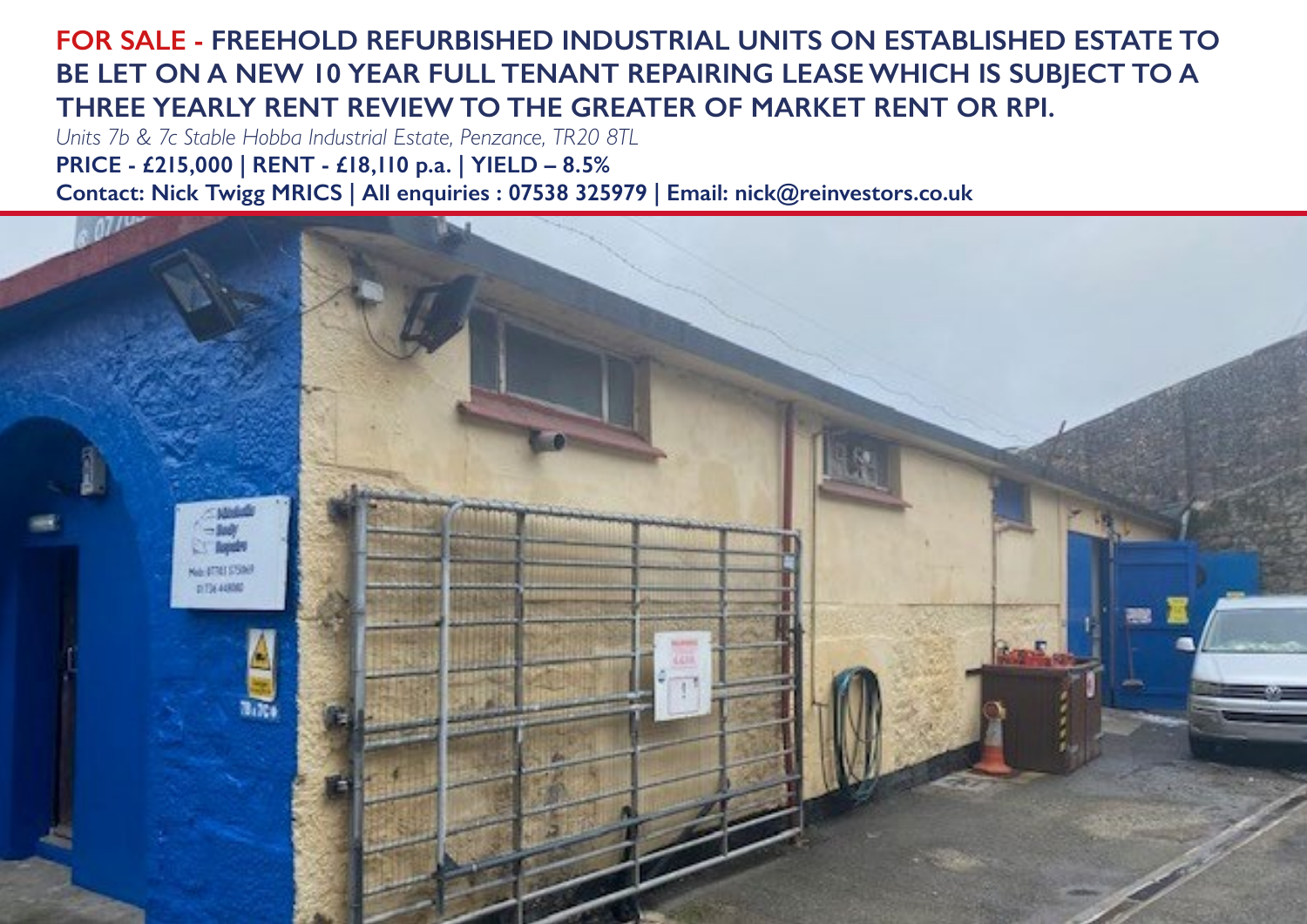# **LOCATION**

Penzance is a town, civil parish and port in the Penwith district of Cornwall, United Kingdom. It is the most westerly major town in Cornwall and is about 64 miles (103 km) west-southwest of Plymouth and 255 miles (410 km) west-southwest of London. Situated in the shelter of Mount's Bay, the town faces south-east onto the English Channel, is bordered to the west by the fishing port of Newlyn, to the north by the civil parish of Madron and to the east by the civil parish of Ludgvan. The civil parish includes the town of Newlyn and the villages of Mousehole, Paul, Gulval, and Heamoor. Granted various royal charters from 1512 onwards and incorporated on 9 May 1614,[3] it has a population of 21,200 (2011 census). The estate is located on the B3315 road which connects it to Land's End and the main A30 trunk road. Stable Hobba Industrial Estate is occupied many marine related businesses. The estate is a mixture of light industrial and warehouse units. It is located close to Newlyn town centre, in a residential/industrial area approximately 1.2 miles from Penzance.

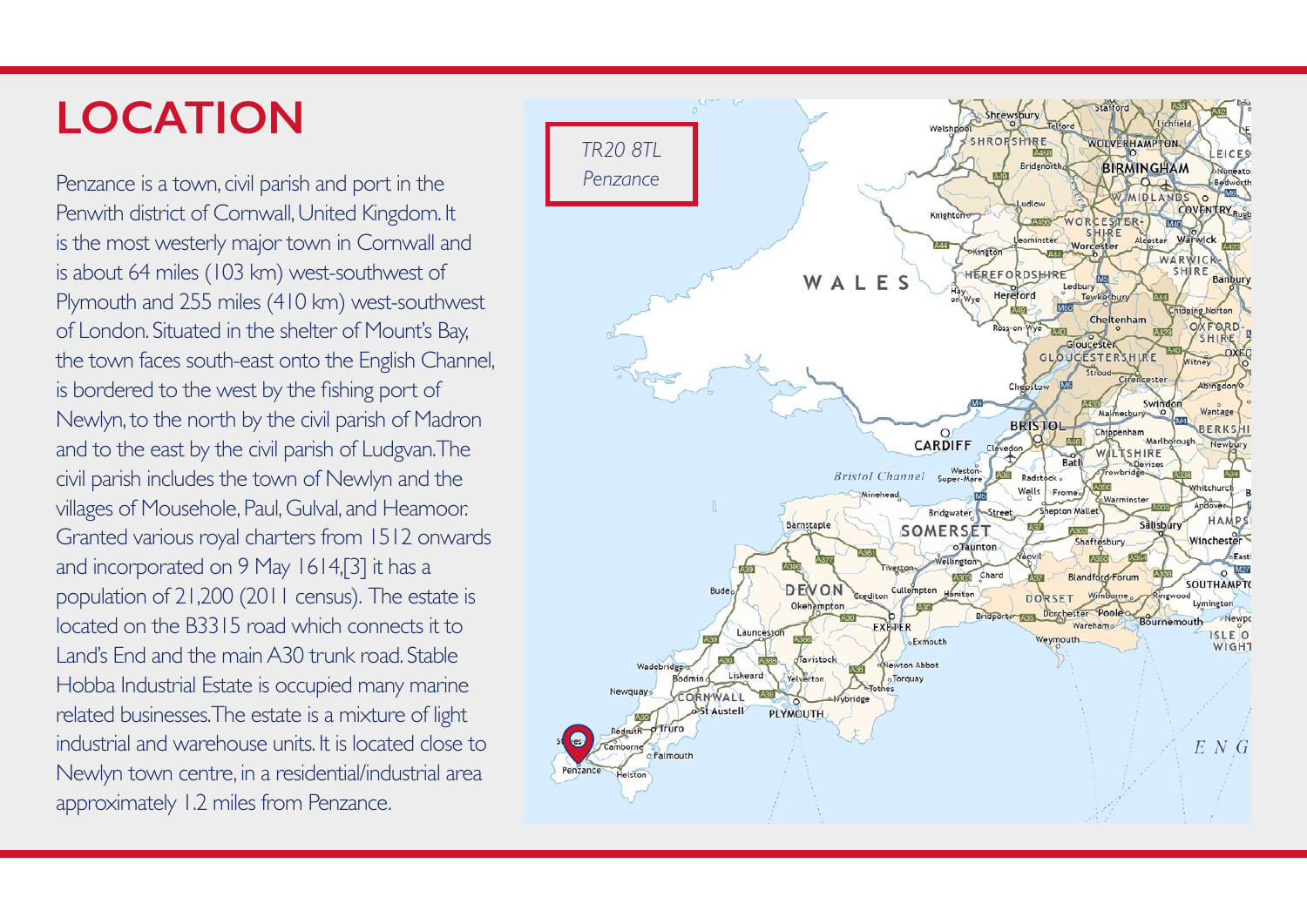# **DESCRIPTION**

The estate consists of 11 terraces providing light industrial small starter units with the benefit of ancillary office accommodation and toilet facilities. Sizes range from 1,100 to 3,500 sq ft and provide approximately 4m eaves with accessed via roller shutter doors and a separate pedestrian entrance. Units are of steel portal frame construction with brick and profiled metal cladding elevations with concrete roof panels. Each terrace has secured gated access to a large hardstanding area providing car parking and loading to the front of the units. Units 7b &7c comprise units with a GIA of 1,801 sq ft (167 sq m).

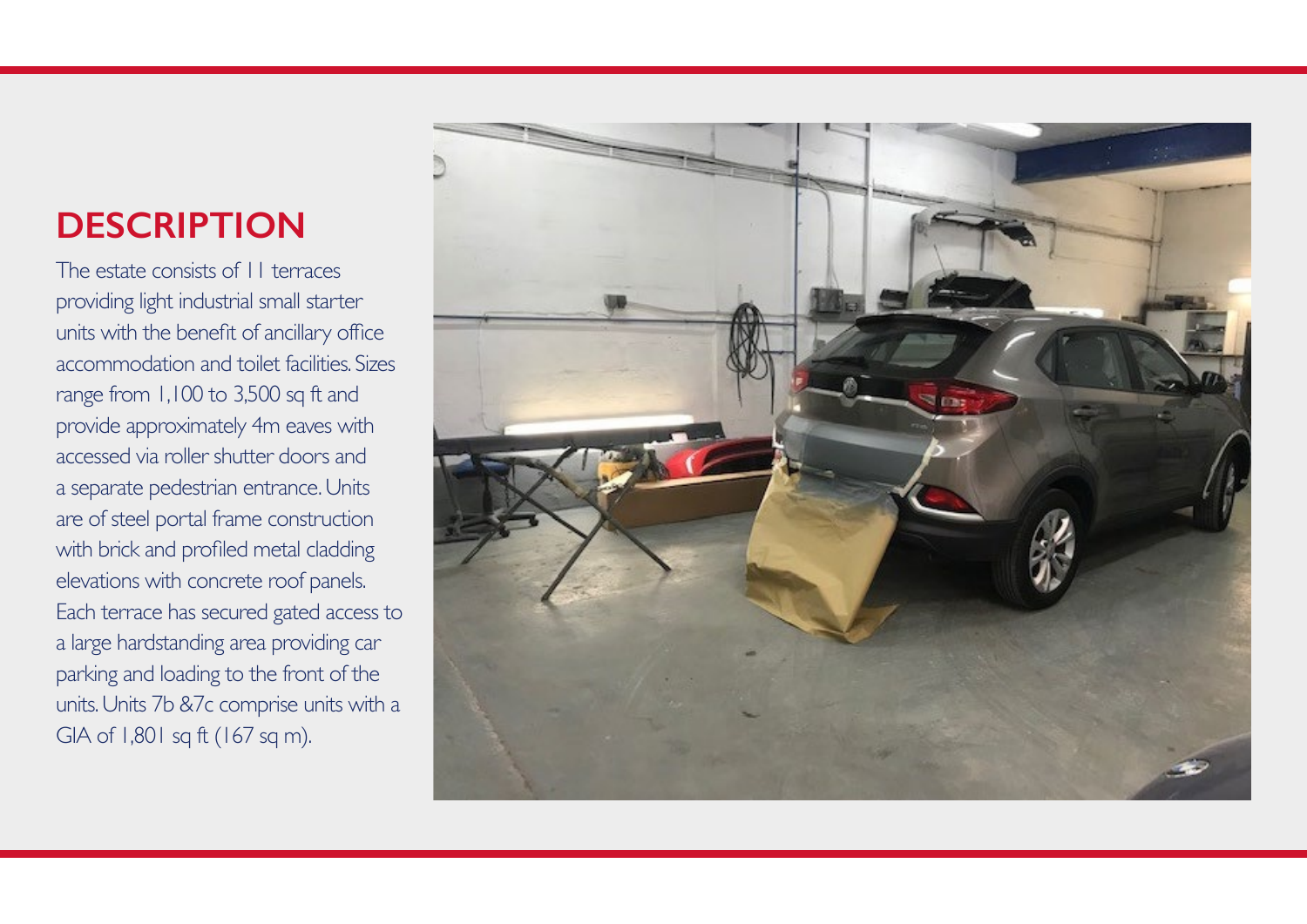## **TENURE**

The property is sold freehold subject to the occupational lease below.

# **TENANCY**

The property is let to Mr Richard Charles Mitchell trading as Mitchell Body Repairs. The tenant has been in occupation for over 15 years and has recently agreed to extend their lease upon expiry of their current agreement for a term of 10 years from 12/12/2021, on full tenant repairing terms, at a rent of £18,110 p.a. which is due for review in each 3rd year of the term to the greater of market rent or RPI. The lease is subject to tenant only break clause at the 5th year subject to 12 months minimum notice. In the unlikely event of the tenant exercising the break, the landlord has more than ample time to re-let the unit.